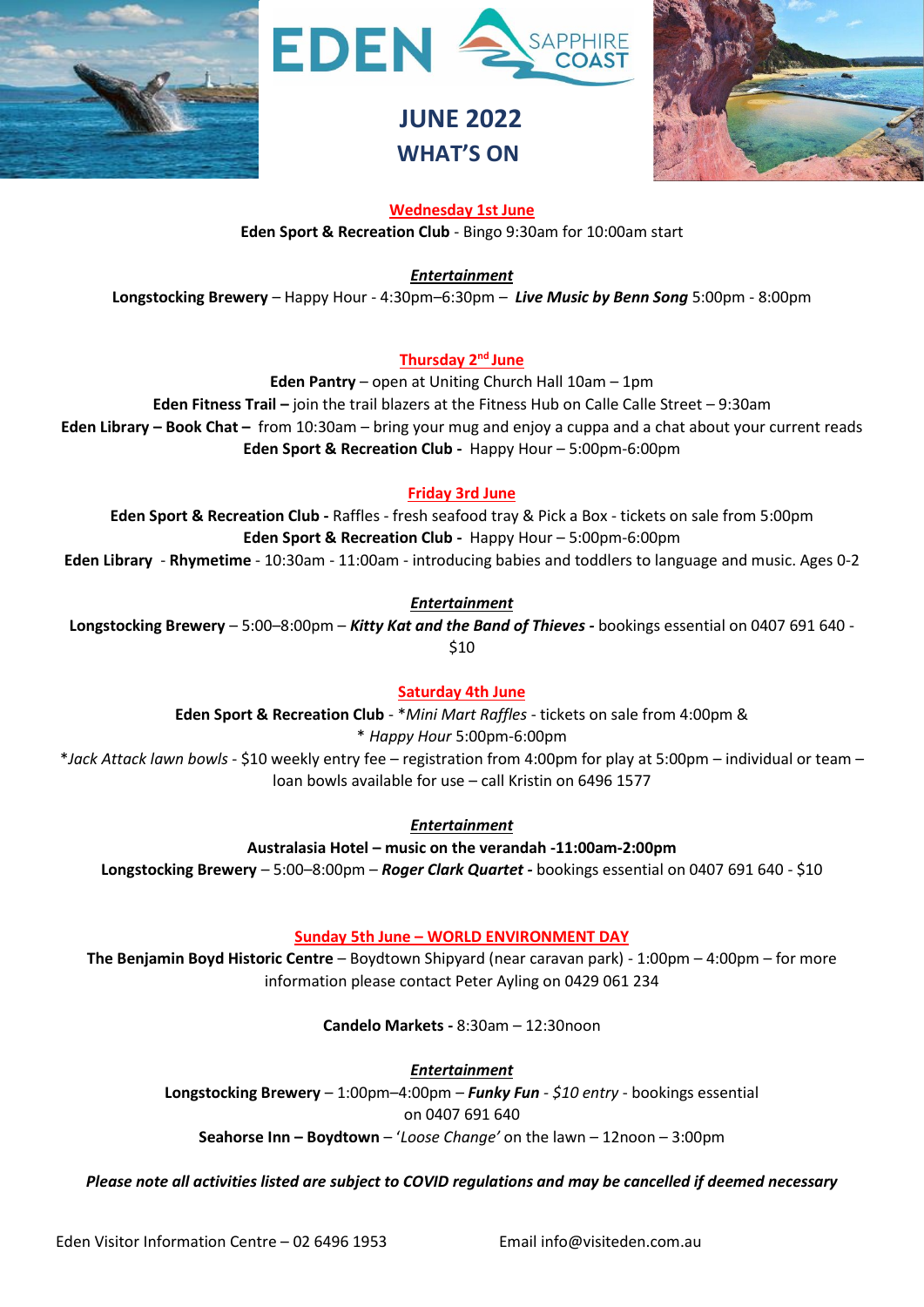





### **Monday 6th June**

**South Coast Historical Society Movie Morning – '***The Madness of King George'* – Picture Show Man Cinema – Merimbula – 9:50am

### **Tuesday 7th June**

**Eden Library** - **Storytime** for toddlers, pre-schoolers and young at heart - 10.30am -11ish – free **RSL Hall - Gentle & fast(er) exercises -** Gentle 9:00am - 10:00am; Fast 10:30am - 11:30am - phone Jan Crawford for more information on 0427 260 098

**Eden Sport and Recreation Club -** *Raffles* from 5:30 - *Happy Hou*r 5:00pm - 6:00pm

**Sage Wellness Centre** – 10.00am - Meditation & More (gentle) available at centre and via Zoom, reservations required on 0400 115 017 – 60-75 mins/\$15 (Zoom lessons are donation based)

**Sage Wellness Centre** – 5.15pm – Deep Dive & Release (mixed intensity) - reservations required on 0400 115 017 – 60-75 mins/\$15

**Wednesday 8 th June – WORLD OCEAN DAY**

**Eden Sport & Recreation Club** - Bingo 9:30am for 10:00am start

*Entertainment*

**Longstocking Brewery** – Happy Hour - 4:30pm–6:30pm – *Live Music by Benn Song* 5:00pm - 8:00pm

### **Thursday 9th June**

**Eden Pantry** – open at Uniting Church Hall 10am – 1pm **Eden Fitness Trail –** join the trail blazers at the Fitness Hub on Calle Calle Street – 9:30am **Eden Sport & Recreation Club -** Happy Hour – 5:00pm-6:00pm **Eden Library – Chair Yoga** – gentle chair-based yoga aimed at promoting health & wellbeing – suitable for all ages and abilities 10.30am

### **Friday 10th June**

**Eden Library** - **Rhymetime** - 10:30am - 11:00am - introducing babies and toddlers to language and music. Ages 0-2 **Eden Sport & Recreation Club -** Raffles - fresh seafood tray & Pick a Box - tickets on sale from 5:00pm **Eden Sport & Recreation Club -** Happy Hour – 5:00pm-6:00pm

> *Entertainment* **Longstocking Brewery** – 5:00pm–8:00pm **–The Hoops** - *\$10 entry* - bookings essential on 0407 691 640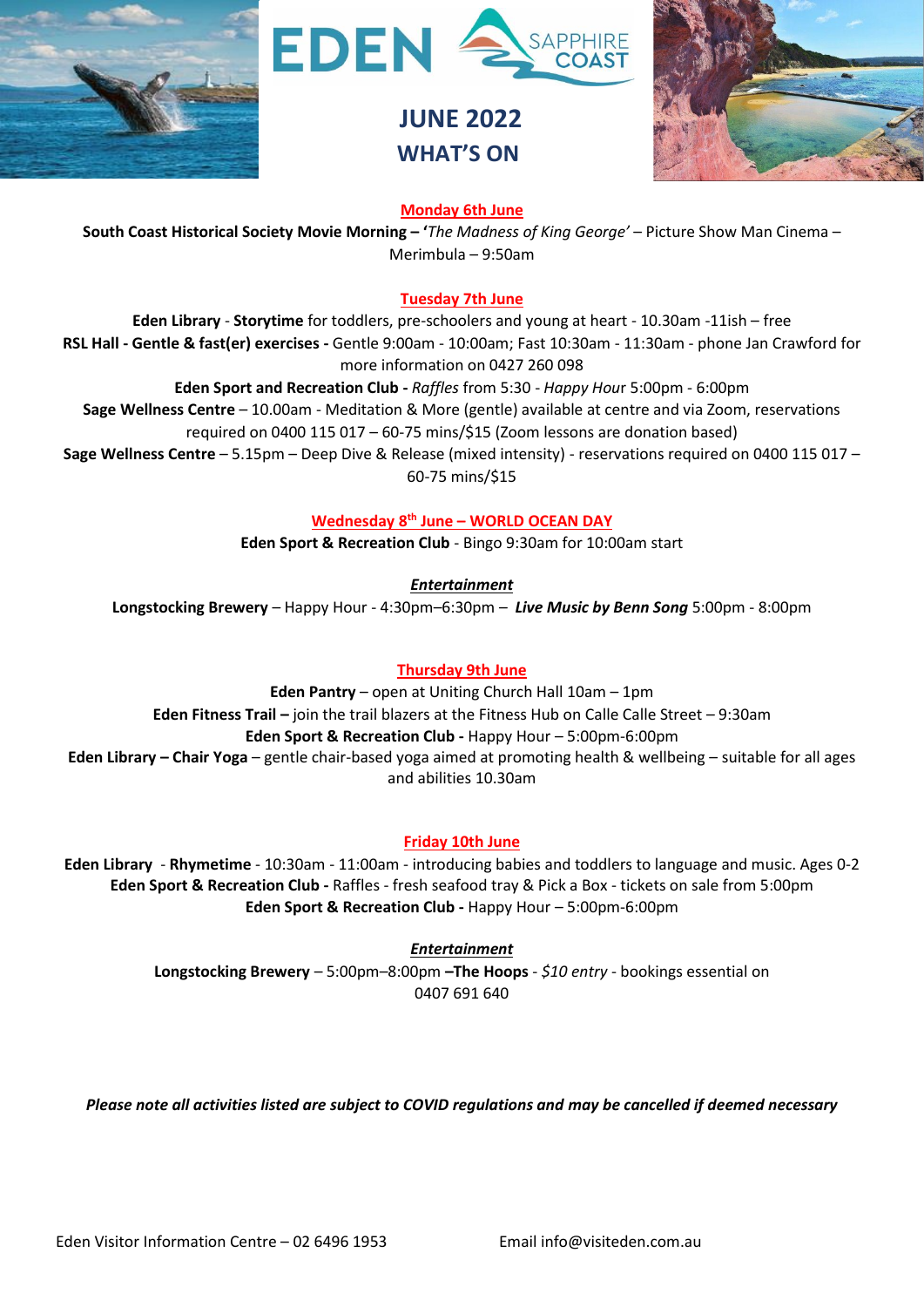





### **Saturday 11th June**

**Eden Sport & Recreation Club** - \*Mini Mart Raffles - tickets on sale from 4:00pm & \* *Happy Hour* 5:00pm-6:00pm \**Jack Attack lawn bowls* - \$10 weekly entry fee – registration from 4:00pm for play at 5:00pm – individual or team – loan bowls available for use – call Kristin on 6496 1577 **Eden Amateur Fishing Club Inc Book Fair** – 1000's books in author alphabetical order, Devonshire tea and sausage

sizzle available. Table bookings and info please phone 0419 154 843

**Bega Valley Car Rally –** 1:00pm start – Bega Showgrounds

*Entertainment*

**Seahorse Inn –** 'Loose Change' on the lawn – 11:00am – 3:00pm **Australasia Hotel – music on the verandah -**11:00am-2:00pm

**Longstocking Brewery** - 1:00pm – 4:00pm - Sarah Macfaine, jazz singer, with Todd Sidney, Ken Vatcher & David Taylor – bookings on 047 691 640 – in celebration with Merimbula Jazz Festival

#### **Sunday 12th June**

**The Benjamin Boyd Historic Centre** – Boydtown Shipyard (near caravan park) - 1:00pm – 4:00pm – for more information please contact Peter Ayling on 0429 061 234

**Pambula Village Markets** - 8:00am-1:00pm – dog friendly – behind tennis courts

*Entertainment*

**Longstocking Brewery** – 1:00–4:00pm - *Figmentz* - **\$**10 entry **-** bookings essential on 0407 691 640

### **Monday 13th June**

**Tuesday 14th June – WORLD BLOOD DONOR DAY**

**Eden Library** - **Storytime** for toddlers, pre-schoolers and young at heart - 10.30am -11ish – free **RSL Hall - Gentle & fast(er) exercises -** Gentle 9:00am - 10:00am; Fast 10:30am - 11:30am - phone Jan Crawford for more information on 0427 260 098

**Sage Wellness Centre** – 10.00am - Meditation & More (gentle) available at centre and via Zoom, reservations required on 0400 115 017 – 60-75 mins/\$15 (Zoom lessons are donation based)

**Sage Wellness Centre** – 5.15pm – Deep Dive & Release (mixed intensity) - reservations required on 0400 115 017 – 60-75 mins/\$15

**Eden Sport and Recreation Club -** *Raffles* from 5:30 - *Happy Hou*r 5:00pm - 6:00pm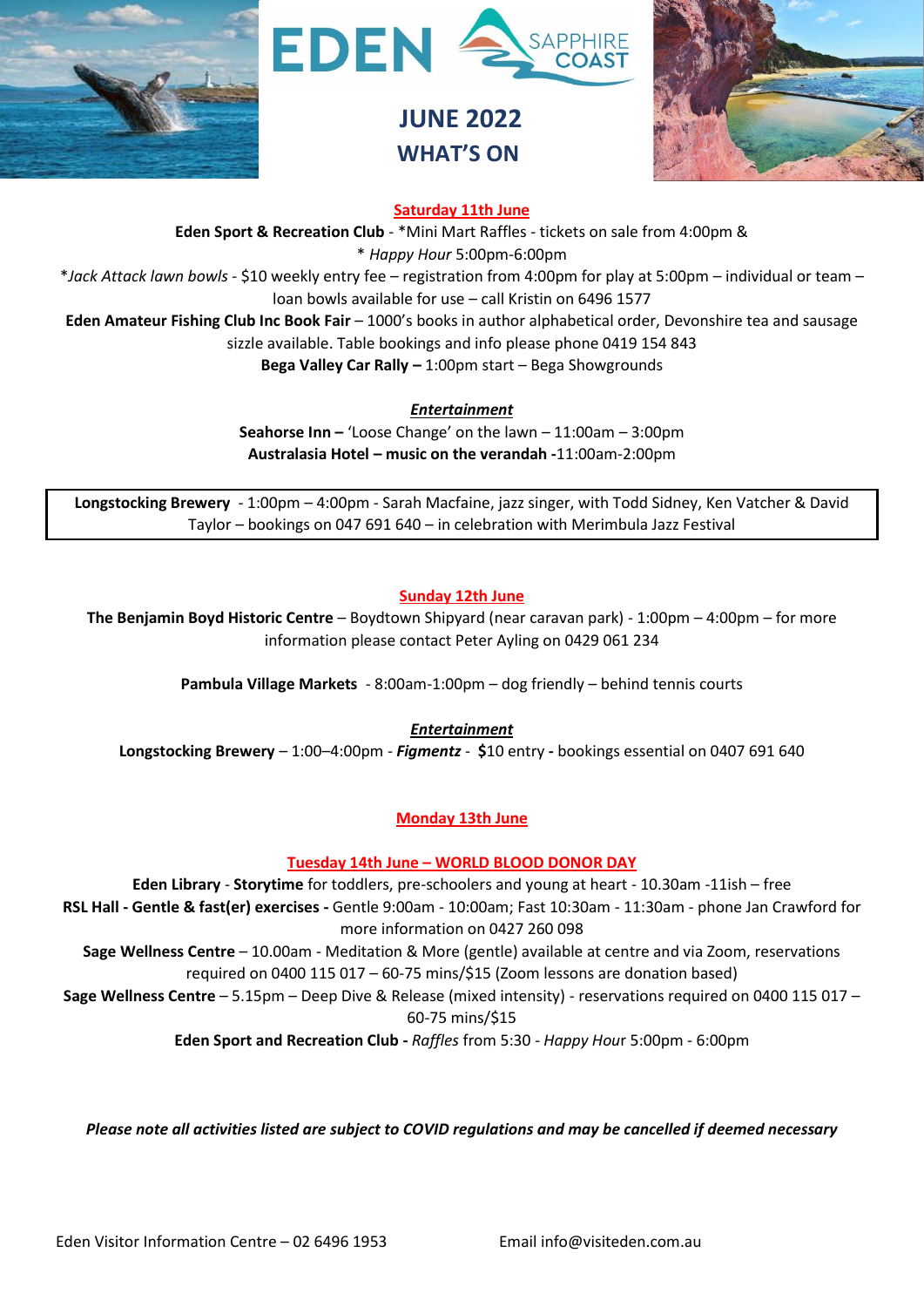





**Wednesday 15th June**

**Eden Sport & Recreation Club** - Bingo 9:30am for 10:00am start

- Trivia from 7:00pm

**Friends of the Killer Whale Museum meeting -** 9:00am at the museum **Community Morning Tea –** Uniting Church Hall Chandos Street, 10:00am – 12noon Learn about your rights as a

senior and more about your aged care options

*Entertainment*

**Longstocking Brewery** – Happy Hour - 4:30pm–6:30pm – *Live Music by Benn Song* 5:00pm - 8:00pm

## **Thursday 16th June**

**Eden Pantry** – open at Uniting Church Hall 10am – 1pm **Eden Fitness Trail –** join the trail blazers at the Fitness Hub on Calle Calle Street – 9:30am **Eden Sport & Recreation Club -** Happy Hour – 5:00pm-6:00pm

## *Entertainment*

**Club Sapphire -** Down South Jazz Club presents *Jeremy Sawkins Quartet* – 7:30pm - \$15 members, \$25 visitors – for bookings phone Pam/George 0479 065 590 or [bookings@downsouthjazzclub.org.au](mailto:bookings@downsouthjazzclub.org.au) or at the door

## **Friday 17th June**

**Eden Library** - **Rhymetime** - 10:30am - 11:00am - introducing babies and toddlers to language and music. Ages 0-2 **Eden Sport & Recreation Club -** Raffles - fresh seafood tray & Pick a Box - tickets on sale from 5:00pm **Eden Sport & Recreation Club -** Happy Hour – 5:00pm-6:00pm

*Entertainment*

**Longstocking Brewery** – 5:00pm–8:00pm **–** *Sam Stevenson -* \$10 entry - bookings essential on 0407 691 640

## **Saturday 18th June**

**Eden Markets – Uniting Church grounds in Bass Street** - 9:00am-1:00pm **Eden Sport & Recreation Club** - \*Mini Mart Raffles - tickets on sale from 4:00pm & \* *Happy Hour* 5:00pm-6:00pm \**Jack Attack lawn bowls* - \$10 weekly entry fee – registration from 4:00pm for play at 5:00pm – individual or team – loan bowls available for use – call Kristin on 6496 1577

*Entertainment*

**Eden Sport & Recreation Club – Live and free lounge entertainment** – 7:00pm-10:00pm **The Australasia porch, Loose Change - Eden** - 11am-2:00pm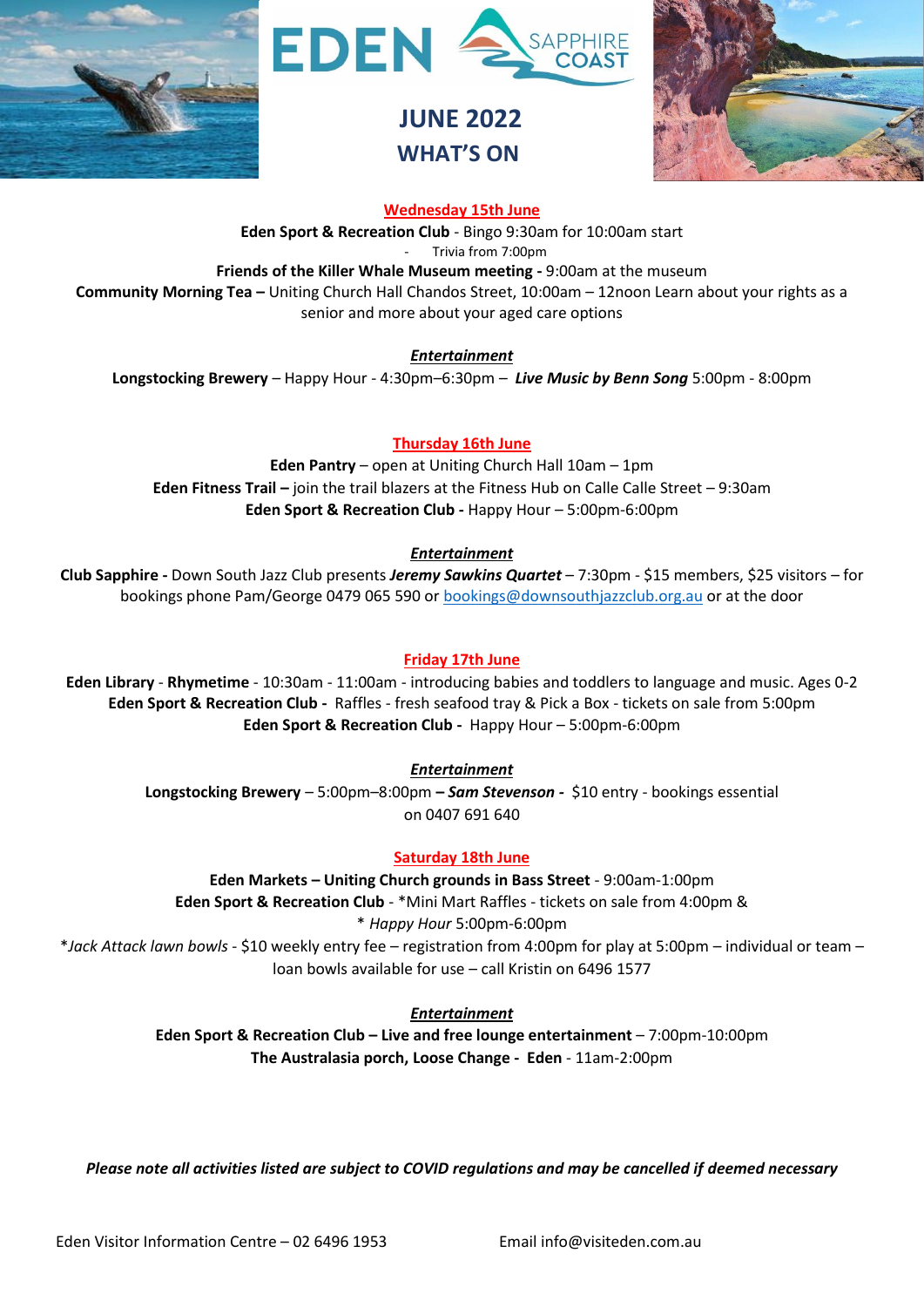





### **Sunday 19th June**

**The Benjamin Boyd Historic Centre** – Boydtown Shipyard (near caravan park) - 1:00pm – 4:00pm – for more information please contact Peter Ayling on 0429 061 234

#### **Merimbula Seaside Markets – 8.30am-12.30pm**

*Entertainment*

**Longstocking Brewery** – 6:00-9:00pm – *Frock N Troll* - bookings essential on 047 691 640 - \$10 entry

#### **Monday 20th June**

**Eden Access Centre – Be Connected, State & Government Services Online** – 10:00am – 12noon – Bookings sessions are essential 6496 3970 – Learn everything about accessing state and territory government services online.

#### **Tuesday 21st June**

**Sage Wellness Centre** – 10.00am - Meditation & More (gentle) available at centre and via Zoom, reservations required on 0400 115 017 – 60-75 mins/\$15 (Zoom lessons are donation based) **Sage Wellness Centre** – 5.15pm – Deep Dive & Release (mixed intensity) - reservations required on 0400 115 017 – 60-75 mins/\$15 **Eden Library** - **Storytime** for toddlers, pre-schoolers and young at heart - 10.30am -11ish – free **RSL Hall - Gentle & fast(er) exercises -** Gentle 9:00am - 10:00am; Fast 10:30am - 11:30am - phone Jan Crawford for

more information on 0427 260 098

**Eden Sport and Recreation Club -** *Raffles* from 5:30 - *Happy Hou*r 5:00pm - 6:00pm

### **Wednesday 22nd June**

#### **Eden Sport & Recreation Club** - Bingo 9:30am for 10:00am start

**VIEW Club** - 11:30am for 12noon - RSL Hall in Bass Street - all newcomers welcome - more information phone Vivien on 0450 984 390

#### *Entertainment*

**Longstocking Brewery** – Happy Hour - 4:30pm–6:30pm – *Live Music by Benn Song* 5:00pm - 8:00pm

### **Thursday 23rd June**

**Sage Wellness Centre** – 10.00am - Meditation & More (gentle) available at centre and via Zoom, reservations required on 0400 115 017 – 60-75 mins/\$15 (Zoom lessons are donation based)

**Eden Library – Chair Yoga** – gentle chair-based yoga aimed at promoting health & wellbeing – suitable for all ages and abilities 10.30am

**Eden Pantry** – open at Uniting Church Hall 10am – 1pm

**Eden Fitness Trail –** join the trail blazers at the Fitness Hub on Calle Calle Street – 9:30am

**Eden Sport & Recreation Club -** Happy Hour – 5:00pm-6:00pm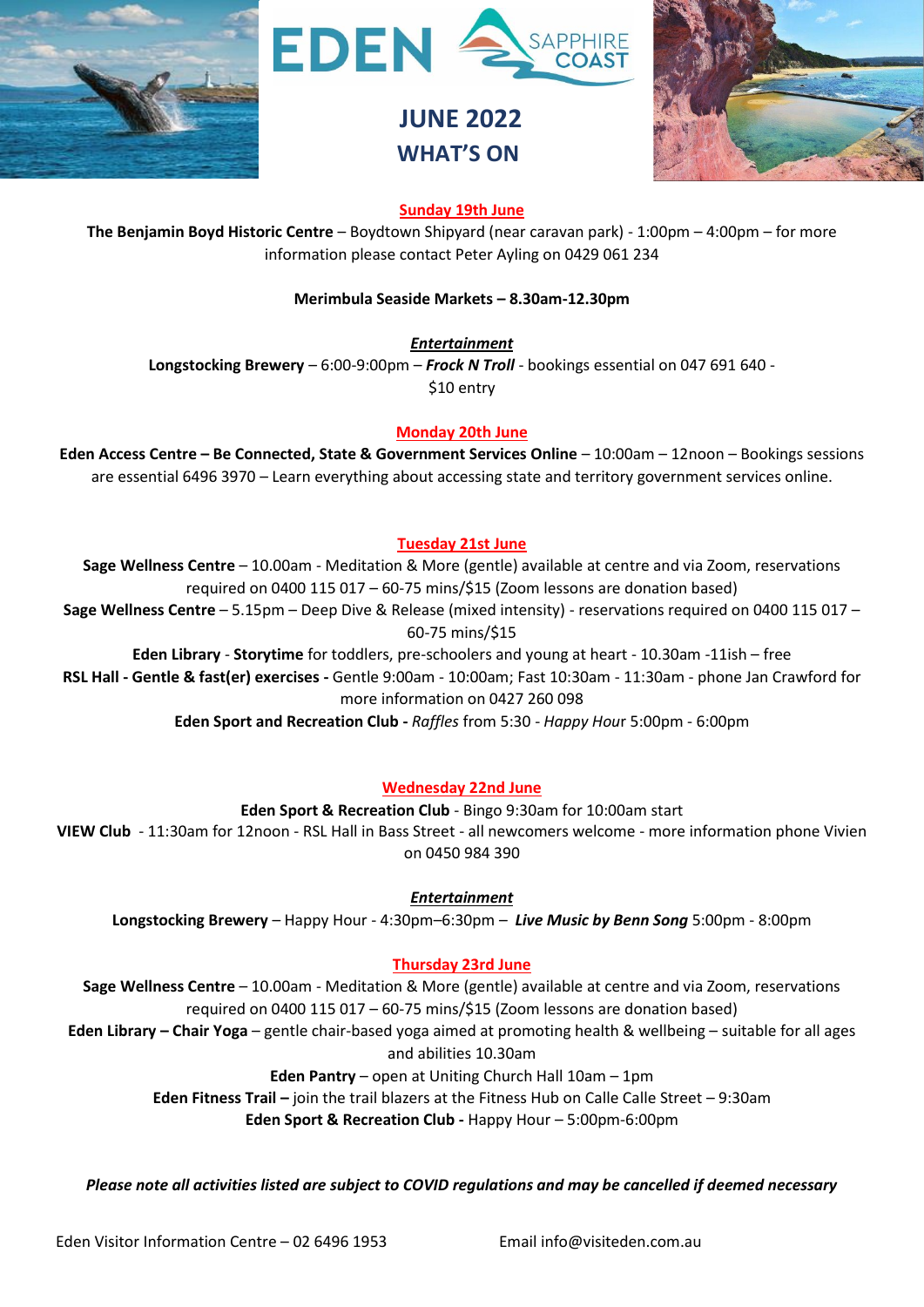





### **Friday 24th June**

**Sage Wellness Centre** – 10.00am - Meditation & More (gentle) available at centre and via Zoom, reservations required on 0400 115 017 – 60-75 mins/\$15 (Zoom lessons are donation based) **Sage Wellness Centre** – 5.15pm – Deep Dive & Release (mixed intensity) - reservations required on 0400 115 017 – 60-75 mins/\$15 **Eden Library** - **Rhymetime** for babies & toddlers - introducing language and music - 10.30am -11ish – free

**Eden Sport and Recreation Club -** Raffles from 5:30 - Happy Hour 5:00pm - 6:00pm **RSL Hall - Gentle & fast(er) exercises -** Gentle 9:00am - 10:00am; Fast 10:30am - 11:30am - phone Jan Crawford for more information on 0427 260 098

*Entertainment*

**Longstocking Brewery** – live music - 6:00pm-9:00pm – *Felicity Dowd* - bookings essential on 047 691 640 - \$10 entry via

### **Saturday 25th June**

**Eden Sport & Recreation Club** - \*Mini Mart Raffles - tickets on sale from 4:00pm &

\* *Happy Hour* 5:00pm-6:00pm

\**Jack Attack lawn bowls* - \$10 weekly entry fee – registration from 4:00pm for play at 5:00pm – individual or team – loan bowls available for use – call Kristin on 6496 1577

### *Entertainment*

**The Australasia porch - Eden** – *Loose Change* - 11:00am-2:00pm

## **Sunday 26th June**

**The Benjamin Boyd Historic Centre** – Boydtown Shipyard (near caravan park) - 1:00pm – 4:00pm – for more information please contact Peter Ayling on 0429 061 234

### **Wyndham All Weather Village Markets 8.30am-1pm**

*Entertainment*

**Longstocking Brewery** – 1:00pm-4:00pm – *Totum* - bookings essential on 047 691 640 – bookings essential \$10 entry

## **Monday 27th June**

**VIEW Club** - 11:30am for 12noon - RSL Hall in Bass Street - all newcomers welcome - more information phone Vivien on 0450 984 390

### **Tuesday 28th June**

**Sage Wellness Centre** – 10.00am - Meditation & More (gentle) available at centre and via Zoom, reservations required on 0400 115 017 – 60-75 mins/\$15 (Zoom lessons are donation based)

**Sage Wellness Centre** – 5.15pm – Deep Dive & Release (mixed intensity) - reservations required on 0400 115 017 – 60-75 mins/\$15

**Eden Library** - **Storytime** for toddlers, pre-schoolers and young at heart - 10.30am -11ish – free

**RSL Hall - Gentle & fast(er) exercises -** Gentle 9:00am - 10:00am; Fast 10:30am - 11:30am - phone Jan Crawford for more information on 0427 260 098

**Eden Sport and Recreation Club -** *Raffles* from 5:30 - *Happy Hou*r 5:00pm - 6:00pm

Eden Visitor Information Centre – 02 6496 1953 Email info@visiteden.com.au